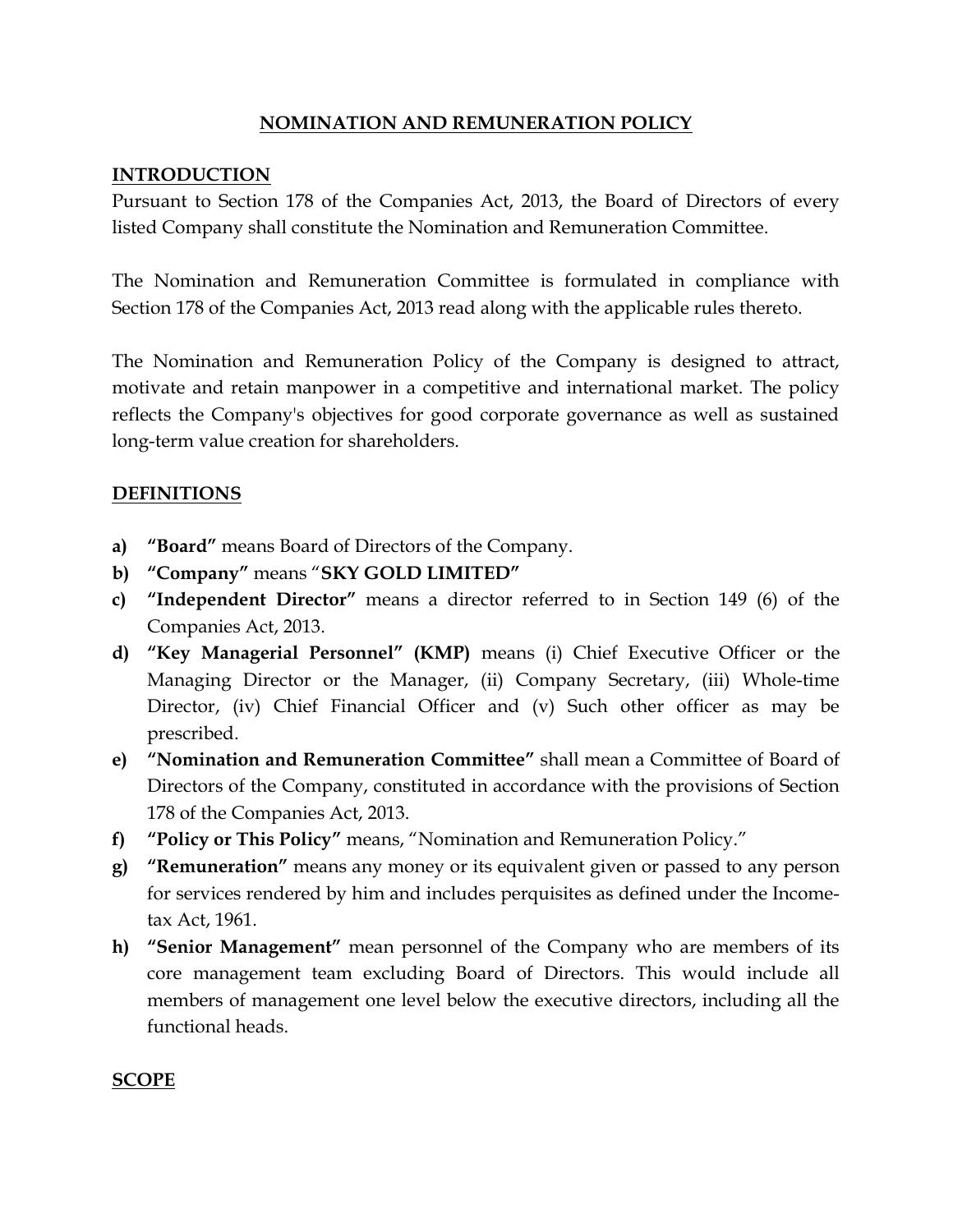The Remuneration Policy applies to the Company's senior management, including its Key Managerial Person and Board of Directors.

### **OBJECTIVE**

#### The Key Objectives of the policy would be:

- 1. To guide the Board in relation to appointment and removal of Directors, Key Managerial Personnel and Senior Management
- 2. To recommend to the Board on Remuneration payable to the Directors, Key Managerial Personnel and Senior Management.

#### GUIDING PRINCIPLES

The Policy ensures that:

- 1. The Committee while designing the remuneration package considers the level and composition of remuneration to be reasonable and sufficient to attract, retain and motivate the person.
- 2. Relationship of remuneration to performance is clear and meets appropriate performance benchmarks and
- 3. The Committee considers that a successful remuneration policy must ensure that a significant part of the remuneration package is linked to the achievement of corporate performance targets.

## TERMS OF REFERENCE OF NOMINATION AND REMUNERATION COMMITTEE

- 1. Formulation of the criteria for determining qualifications, positive attributes and independence of a director and recommend to our Board a policy relating to the remuneration of the directors, key managerial personnel and other employees;
- 2. Formulation of criteria for evaluation of independent directors and our Board;
- 3. Devising a policy on Board diversity;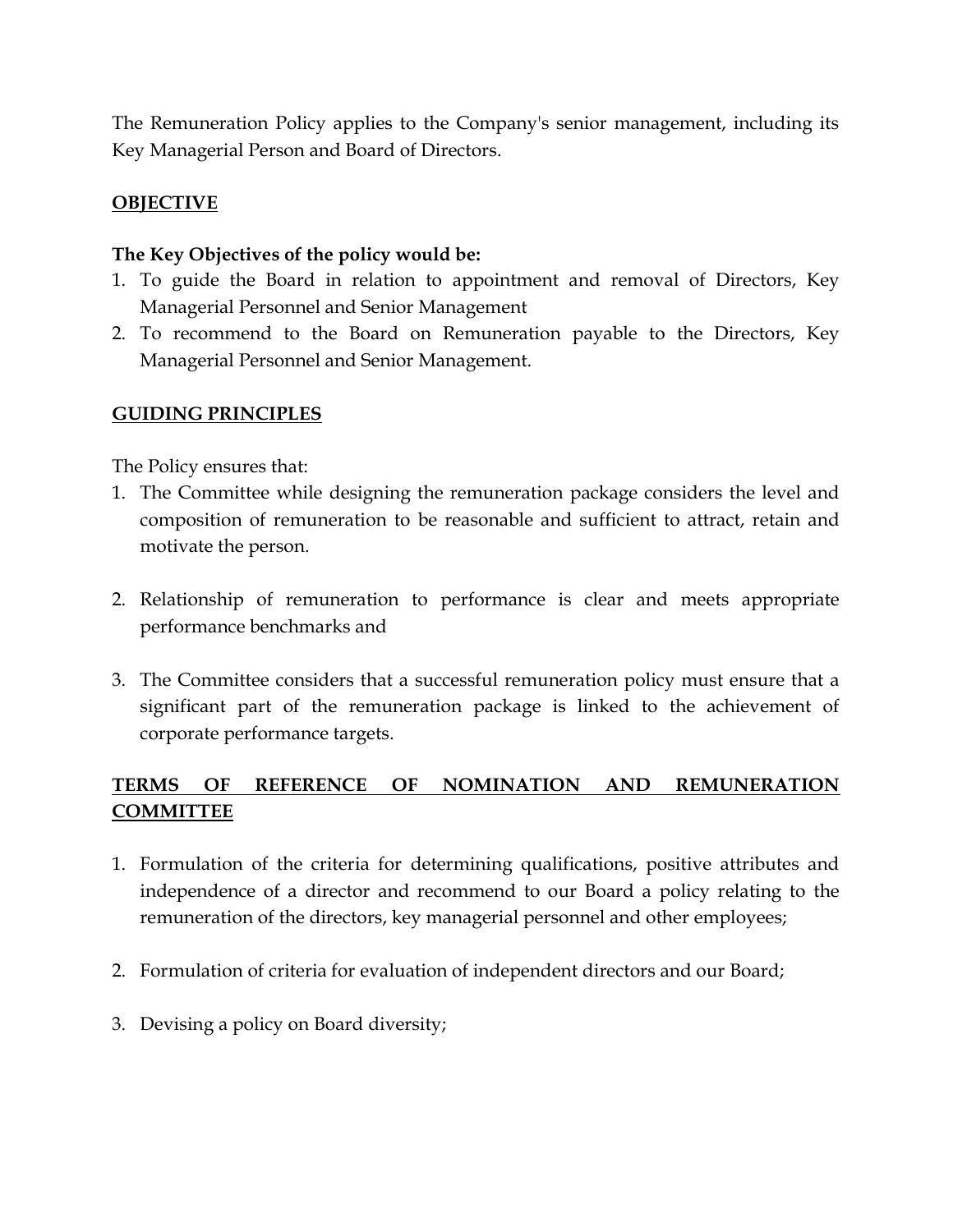- 4. Identifying persons who are qualified to become directors and who may be appointed in senior management in accordance with the criteria laid down, and recommend to our Board their appointment and removal;
- 5. To recommend to the Board policy relating to remuneration for Directors, Key Managerial Personnel and Senior Management.
- 6. Ensure that level and composition of remuneration is reasonable and sufficient, relationship of remuneration to performance is clear and meets appropriate performance benchmarks
- 7. Recommend to the Board, remuneration including salary, perquisite and commission to be paid to the Company's Executive Directors on an annual basis or as may be permissible by laws applicable.
- 8. Considering and recommending grant of employees stock option, if any, and administration and superintendence of the same; and

# APPOINTMENT AND REMOVAL OF DIRECTOR, KMP AND SENIOR MANAGEMENT APPOINTMENT OF DIRECTOR (INCLUDING INDEPENDENT DIRECTORS)

The Committee shall identify and ascertain the integrity, qualification, expertise and experience of the person for appointment as Director, KMP or at Senior Management level and recommend to the Board his / her appointment.

The Committee has discretion to decide whether qualification, expertise and experience possessed by a person are sufficient / satisfactory for the concerned position.

As per the applicable provisions of Companies Act 2013, Rules made thereunder, the Nomination and Remuneration Committee shall have discretion to consider and fix any other criteria or norms for selection of the most suitable candidate/s.

## CRITERIA FOR APPOINTMENT OF KMP/SENIOR MANAGEMENT

To possess the required qualifications, experience, skills & expertise to effectively discharge their duties and responsibilities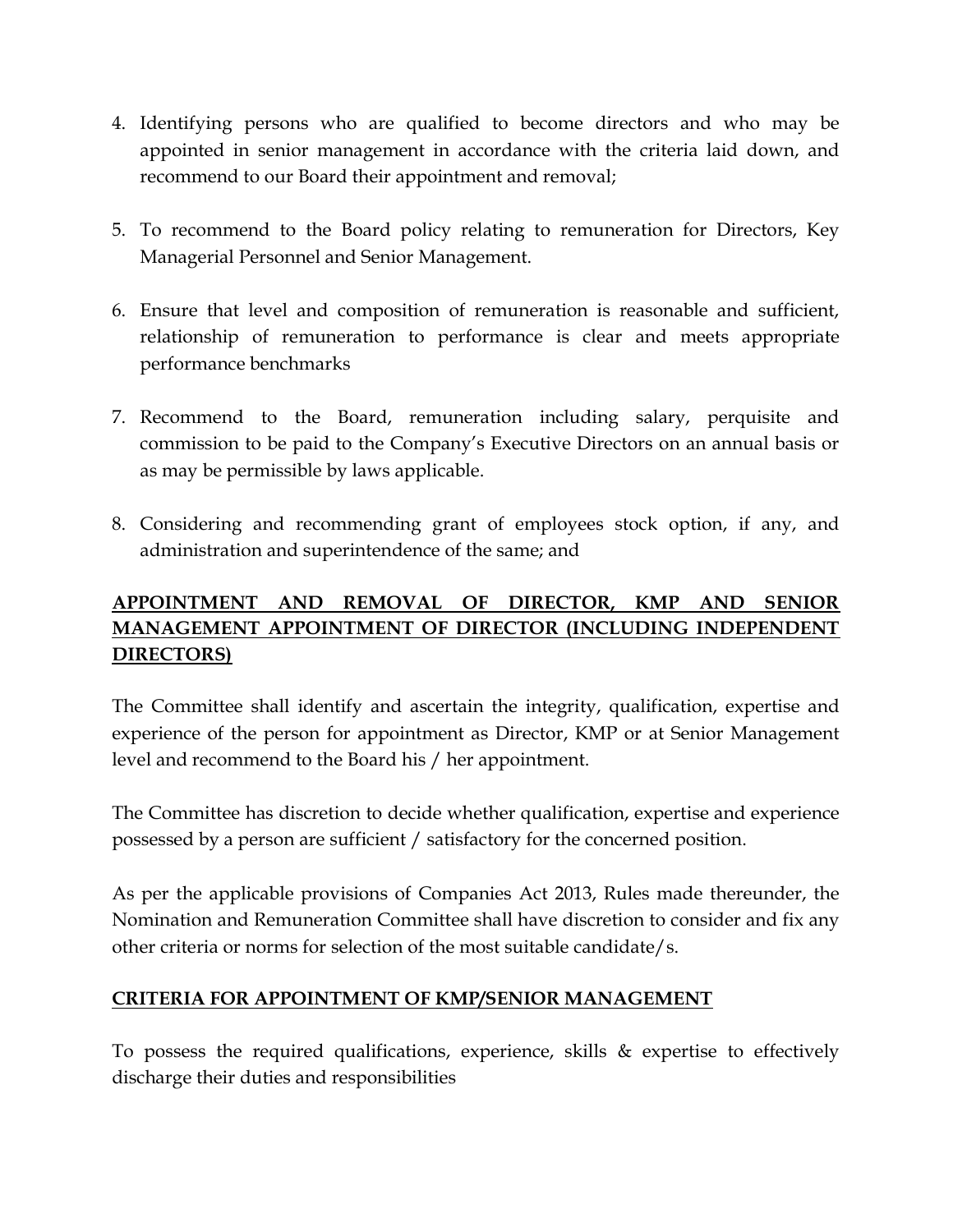- 1. To practice and encourage professionalism and transparent working environment.
- 2. To build teams and carry the team members along for achieving the goals/objectives and corporate mission.
- 3. To adhere strictly to code of conduct.

## REMOVAL

Due to reasons for any disqualification mentioned in the Companies Act, 2013, rules made thereunder or under any other applicable Act, rules and regulations, the Committee may recommend, to the Board with reasons recorded in writing, removal of a Director, KMP or Senior Management subject to the provisions and compliance of the said Act, rules and regulations.

## POLICY RELATING TO REMUNERATION OF DIRECTORS, KMP & SENIOR MANAGEMENT PERSONNEL:

- 1. No director/KMP/ other employee is involved in deciding his or her own remuneration.
- 2. The trend prevalent in the similar industry, nature and size of business is kept in view and given due weight age to arrive at a competitive quantum of remuneration.
- 3. Improved performance should be rewarded by increase in remuneration and suitable authority for value addition in future.
- 4. Remuneration packages should strike a balance between fixed and incentive pay, where applicable, reflecting short and long term performance objectives appropriate to the Company's working and goals.
- 5. Provisions of law with regard making payment of remuneration, as may be applicable, are complied.
- 6. Whenever, there is any deviation from the Policy, the justification /reasons should also be indicated / disclosed adequately.